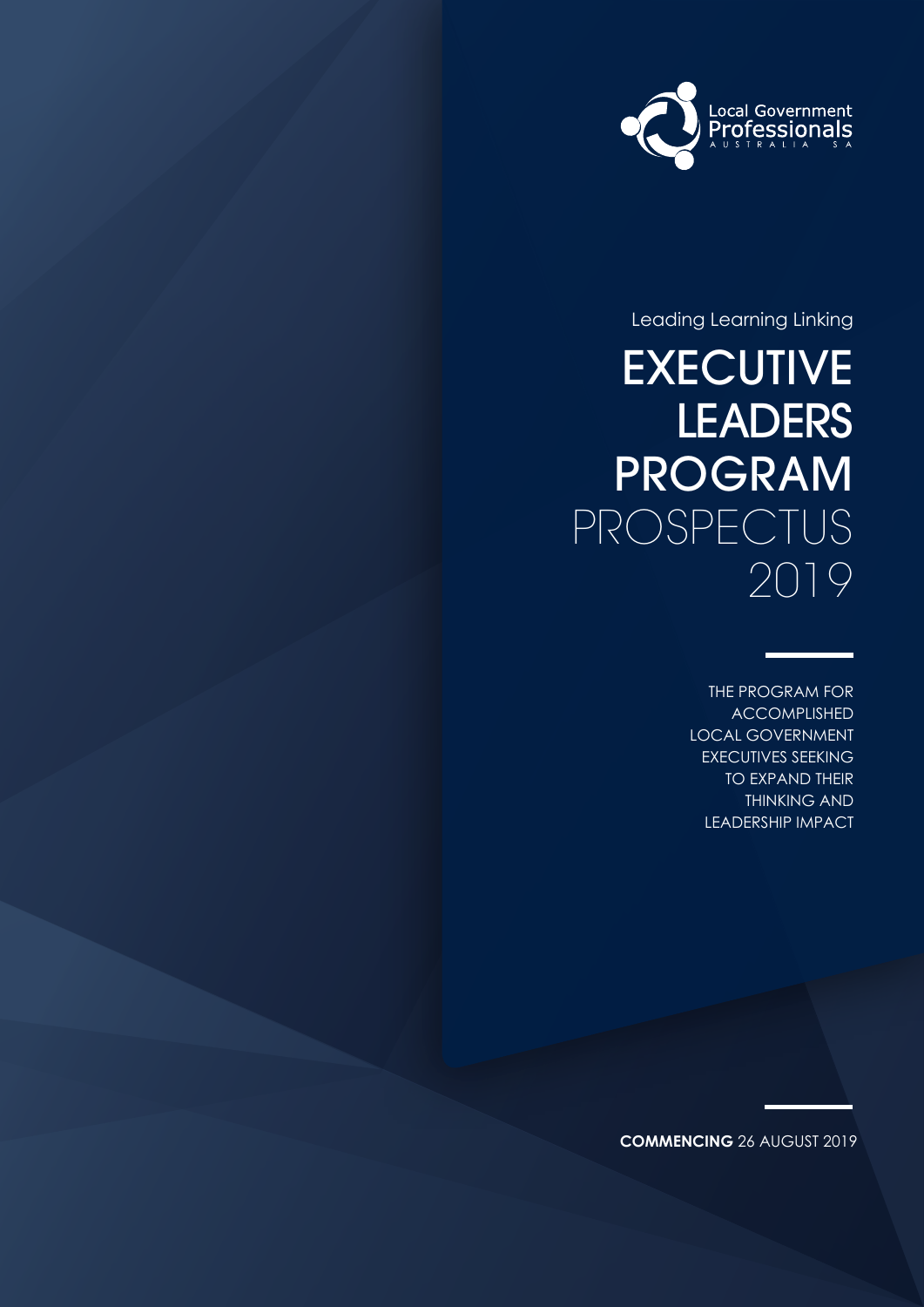#### PRESIDENT'S **FOREWORD**

## PRESIDENT'S FOREWORD **FOREWORD**PRESIDENT'S

**EXECUTIVE** LEADERS PROGRAM **PROSPECTUS** 2019



Local Government Professionals Australia, SA is a not-for-profit member based association representing professionals working in local government in South Australia.

We have the ability to link and connect people from different councils who may not otherwise form relationships or share with each other.

ABOUT US

Our high quality professional development programs and networking events are uniquely local government – reflective of the culture of the sector and sensitive to the needs of its professionals.

The content of our events and programs are informed by our members and people who genuinely care about the sector.

We provide a safe and supportive environment in which to grow and learn while creating opportunities to make time away from the office to work on

the business or on self.

We award and acknowledge achievements of excellence.

We are proud to be part of a national Federation of state-based Local Government Professionals Australia organisations, supported by a national office dedicated to supporting the National Local Government sector.



With a complex and continuously evolving sector, it is now more than ever essential that local government is prepared for the future. New services, new skills, local and global impacts and the ever-changing digital landscape have fundamentally changed expectations of both the nature of and delivery of services.

Our leaders need to be at the heart of transformational change in what is an increasingly volatile, uncertain, complex and oftentimes ambiguous landscape. They need to be skilled in and committed to innovative and commercial thinking, have a strong commitment to partnering, capacity to respond to change and possess high levels of political acumen.

*As the president of Local Government Professionals Australia, SA I am very pleased to present the Executive Leadership Program to you. This program is for local government executives seeking to expand their minds to news ways of thinking, delivering and managing as well as amplifying their leadership impact*

#### *It has been developed to:*

- Enhance complex and adaptive thinking capabilities
- Increase capabilities to generate solutions to complex adaptive problems
- Challenge assumptions and perspectives
- Equip executive leaders to navigate rapidly changing and evolving environments.

I highly recommend this innovative program to you. By equipping local government professionals with skills for the future, we can ensure the best outcomes for both our organisations and our communities.

We look forward to welcoming you to the 2019 program, which has a high calibre of speakers and facilitators (both national and international) presenting and sharing in a highly interactive and safe learning environment.

Nigel Morris *President LG Professionals, SA*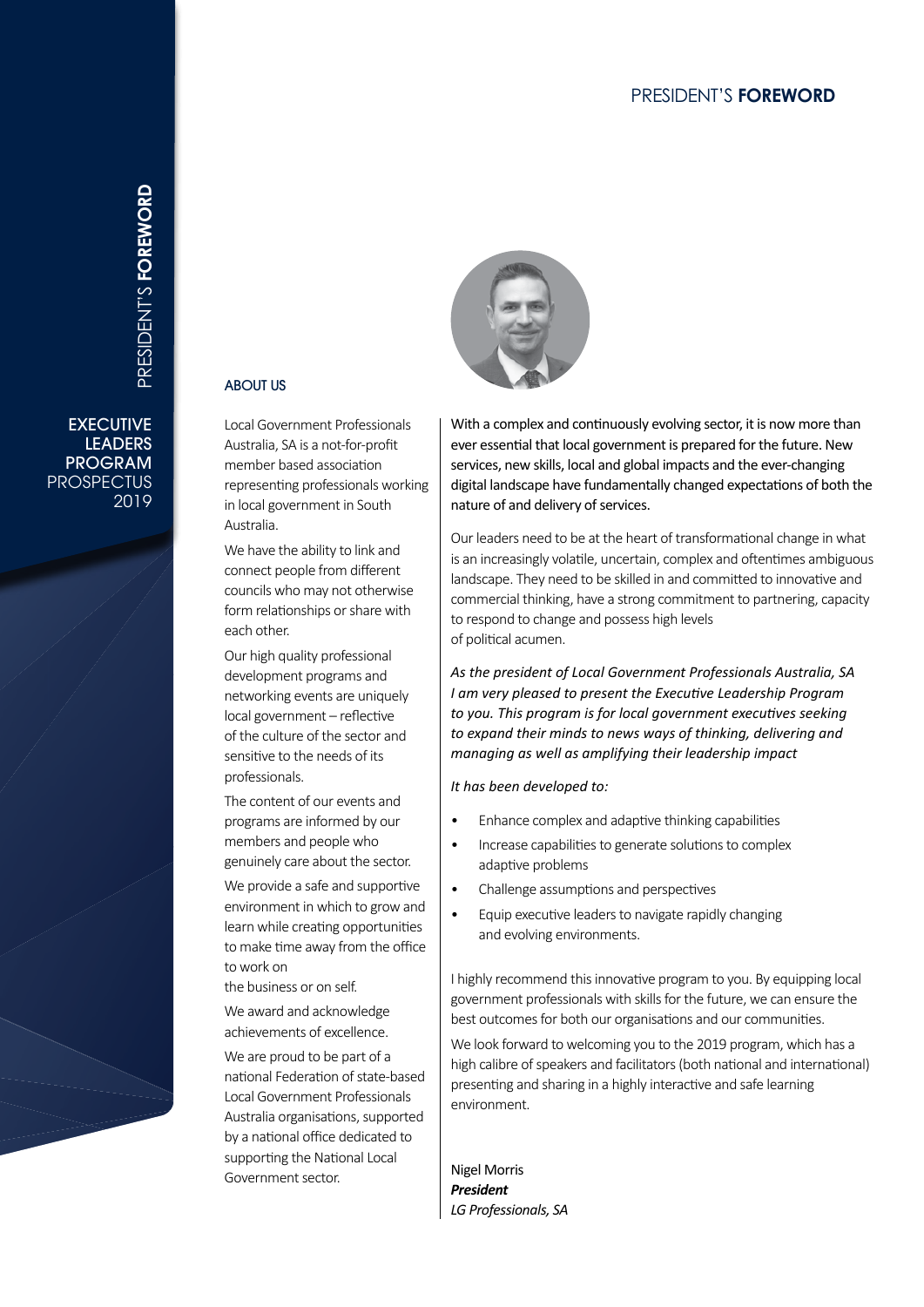# PROGRAM **OVERVIEW**PROGRAM **OVERVIEW**

**EXECUTIVE** LEADERS PROGRAM **PROSPECTUS** 2019

#### **INTRODUCTION**

#### *Gone are the days of incremental improvement and change.*

Executive Leaders today are at the heart of adapting to and leading transformational change in an increasingly volatile, uncertain, complex and ambiguous landscape. Success is driven by the capability to continually rethink and reshape while continuing day to day operations – managing up, managing down and managing across. Leadership in the local government sector comes with its own unique set of evolving challenges for Executives. New services, new skills and new technologies have fundamentally changed expectations of the delivery of public services. With the ever-growing question of 'what role will local government play in the future?', we are pleased to present a program with international presenters that will transform and inspire your thinking with regard to the question 'What role will you play in the future of local government?'.

#### PROGRAM AIMS

#### *Expanding leadership thinking to navigate and build the future.*

This Executive Leadership Program spans 3 months and is spread over 2 intensive 3-day blocks, equating to just 6 days out of the office.

#### *The program has been developed to:*

- ∴ Enhance complex and adaptive thinking capabilities of senior leaders and executives in the local government sector to best navigate the future
- ∴ Increase capabilities to generate solutions to complex adaptive problems in an agile way
- ∴ Challenge assumptions and perspectives
- ∴ Equip executive leaders to navigate rapidly changing and evolving environments.

#### PROGRAM ELIGIBILITY

A key element of this program's effectiveness is the contribution made by participants in a peer learning environment. This program is for accomplished Executives (Chief Executive Officers, Directors and General Managers) in both regional and metropolitan councils who are seeking to expand their thinking and leadership impact.

#### **COACHES**

If you would like to access an Executive Coach to help embed learnings from the program, LG Professionals, SA has a leadership coaching panel and matching service that you can access at an additional cost. Any queries around this can be directed to LG Professionals, SA.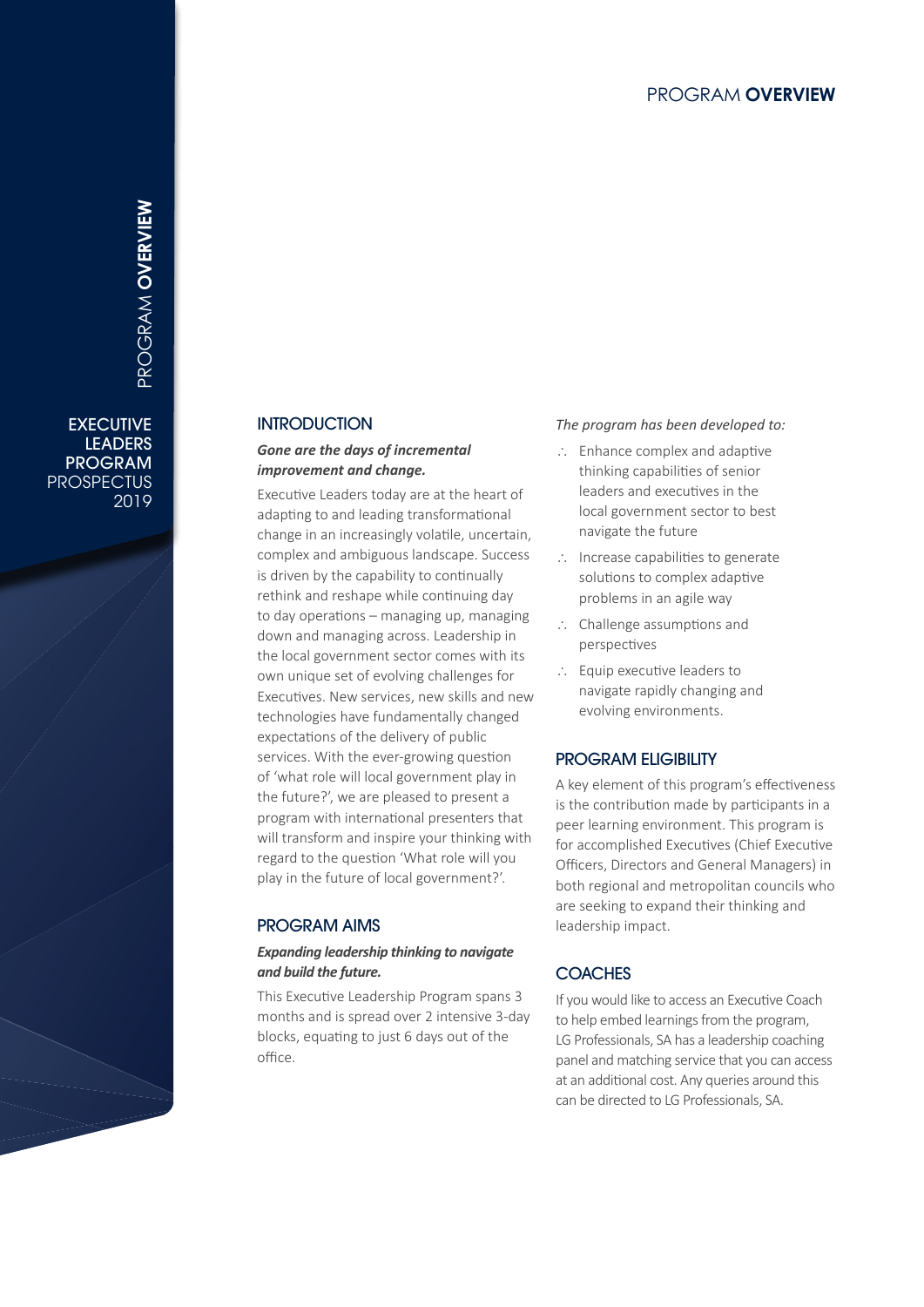#### PROGRAM **METHODOLOGY**

**EXECUTIVE LEADERS** PROGRAM **PROSPECTUS** 2019

This program is designed for maximum impact with minimal time commitment for busy executives

#### IMMERSIVE EXPERIENCE

The intensive blocks in this program take participants away from the busy day to day environment. Each intensive module in this program will be practical, informal and participative, providing a rich and stimulating learning experience. Participants will experience fresh, innovative thinking underpinned by evidence-based theory.

#### PRE-INTENSIVE WORK AND APPLIED LEARNING

All pre-work in this program is designed to be realistic and achievable through a mix of formats and is aimed at maximising face-toface time. Ideas and concepts introduced in the modules will be linked directly to the workplace through application tasks.

#### CHECK-IN AND REFLECTION **SESSIONS**

Reflection has been built into the start and end of each day of the intensives and will offer a supportive structure for participants to reflect on progress, share experiences, provide a forum for robust discussion and create invaluable connections accross the cohort and ultimately the sector.

#### SANDPIT SESSIONS

Sandpit sessions throughout the program will provide participants with an opportunity to gain different industry perspectives, hearing from various leading thinkers inside and outside of government. These sessions are designed to raise some heat and challenge perspectives and assumptions, while enhancing the connection between program concepts and real-world application.

#### SAFE SPACE

Participants will connect closely with a network of peers in a safe to fail learning space away from daily pressures and expectations, assumptions and judgements.

#### LEADERSHIP CHALLENGE AND PEER THINKING

Bring a real-world complex problem with you to the program to share with your peers, leveraging powerful peer-thinking and alternate perspectives.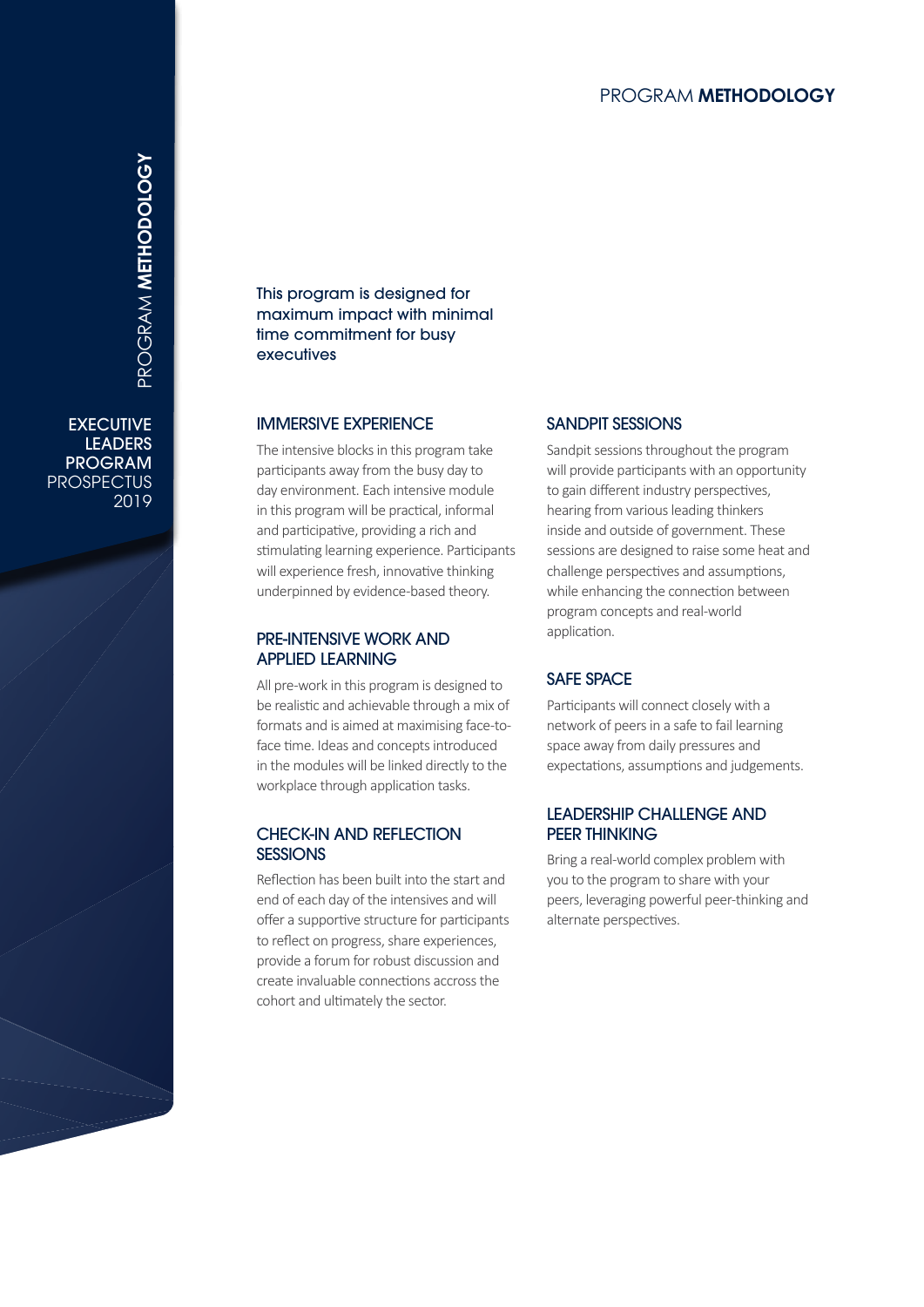| program<br>Post-                |            | networking<br>Alumni and<br>Networks<br>Leaders<br>Peer          |                                                                                                                                                                                                                                                                                                                                                                                                                                                                                                       |                |  |  |
|---------------------------------|------------|------------------------------------------------------------------|-------------------------------------------------------------------------------------------------------------------------------------------------------------------------------------------------------------------------------------------------------------------------------------------------------------------------------------------------------------------------------------------------------------------------------------------------------------------------------------------------------|----------------|--|--|
|                                 | 25 October | Working with and<br>through others                               | own sources of power<br>and how to effectively<br>across two intensives<br>continue to integrate<br>learning and insights<br>people and exercise<br>Andrew Stevens/<br>and discuss how to<br>awareness around<br>Reflect on journey<br>power to mobilise<br>leverage personal<br>Diana Renner<br><b>Closing Dinner</b><br>into own role<br>Enhance self-<br>leadership                                                                                                                                |                |  |  |
| Intensive 2 - City              | 24 October | challenges (part two)<br>Making progress on<br>complex, adaptive | Understand the concept<br>Tangible actions to take<br>and implement 'safe to<br>fail' experiments to aid<br>of work avoidance and<br>run to make progress<br>progress on complex<br>progress on complex<br>Learn how to design<br>techniques to make<br>and experiments to<br>Andrew Stevens/<br>how to recognise it<br>on your leadership<br>Explore tools and<br>Sandpit session<br>Diana Renner<br>(speaker TBA)<br>challenges<br>situations<br>challenge                                          | <b>October</b> |  |  |
|                                 | 23 October | challenges (part one)<br>Making progress on<br>complex, adaptive | listening and questioning<br>Introduction to key ideas<br>from Not Knowing and<br>capabilities for making<br>these can be managed<br>Focus on observation,<br>de-couple Leadership<br>Exposure to common<br>uncertainty and how<br>progress on complex<br>unpredictability and<br>adaptive challenges<br>Andrew Stevens/<br>Sandpit session<br>Practice the key<br>Diana Renner<br>Framework to<br>(speaker TBA)<br>and Authority<br>reactions to<br>Not Doing<br>skills                              |                |  |  |
| program<br>$\frac{1}{2}$        |            | Application<br><b>September</b><br>check-in<br>Online<br>tasks   |                                                                                                                                                                                                                                                                                                                                                                                                                                                                                                       |                |  |  |
|                                 | 28 August  | Diagnosing the<br>System                                         | Tools to help manage<br>with the issues, what<br>Identify, explore and<br>build on what works<br>motivates them and<br>Andrew Stevens/<br>Explore the pitfalls<br>how you can work<br>how they connect<br>overwhelmed and<br>understanding of<br>stakeholders and<br>Develop a deep<br>feeling stressed,<br>to avoid when<br>Reintegration<br>Barry Bales<br>confused<br>together<br>energy                                                                                                           |                |  |  |
| Intensive 1 - Rural Residential | 27 August  | Self and Change                                                  | nuanced view of change<br>and how loss is linked to<br>Networking drinks and<br>Better understand why<br>and how these can be<br>personal change is so<br>that could be holding<br>difficult and uncover<br>hidden assumptions<br>Immunity to Change<br>effectively managed<br>reactions to change<br>Andrew Stevens/<br>you back using the<br>Explore common<br>Sandpit session<br>Develop a more<br>(speaker TBA)<br>Barry Bales<br>resistance<br>process<br>dinner                                 | August         |  |  |
|                                 | 26 August  | Foundations                                                      | Explore what leadership<br>Networking drinks and<br>means in the context of<br>Explore new leadership<br>Develop awareness of<br>be more effective in a<br>emotional responses<br>mindset you need to<br>fast-changing world<br>capabilities and the<br>Andrew Stevens/<br>work with complex<br>more effective way<br>Be introduced to a<br>to understand and<br>local government<br>and the effect on<br>decision-making.<br>Sandpit session<br>(speaker TBA)<br>Barry Bales<br>challenges<br>dinner |                |  |  |
| program<br>Pre-                 |            |                                                                  | Leadership<br>Challenge<br>Pre-work<br>welcome<br><b>Identify</b><br>Online                                                                                                                                                                                                                                                                                                                                                                                                                           | August         |  |  |

PROGRAM MAP 2019<br>PROGRAM **MAP**<br>2019<br>2019

EXECUTIVE LEADERS PROGRAM PROSPECTUS PROGRAM **MAP**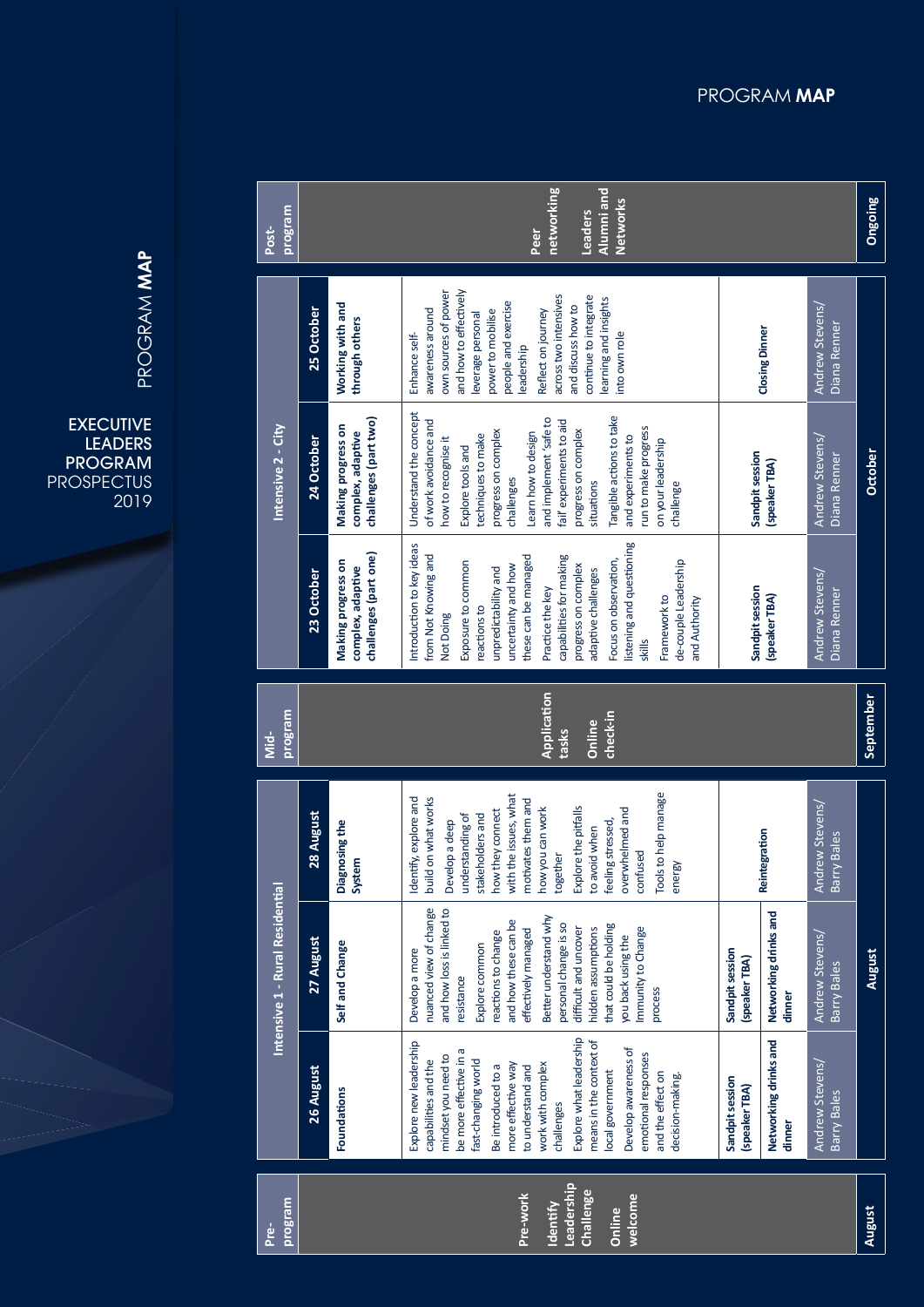#### PROGRAM **FACILITATORS**

**EXECUTIVE** LEADERS PROGRAM **PROSPECTUS** 2019





#### ANDREW STEVENS

Andrew is co-director and co-founder of the Uncharted Leadership Institute.

He is passionate about the role that management and leadership development plays in making organisations, communities and even societies more productive, more human and more successful.

Andrew spent the last seven years as Director of the Executive Education Unit at the University of Adelaide, where he led a wide variety of Leadership and Management programs for approximately 1,200 participants per year from a diverse range of private, listed, government and not for profit organisations in Australia and overseas.

Andrew is currently lead design and facilitator on the Transformative Leadership Program, an adaptive leadership program designed and delivered in conjunction with the Lyndon B Johnson School of Public Affairs at the University of Texas. He designs and delivers programs in Australia and USA on managing in complexity, mindfulness, VUCA, adaptive leadership, leadership effectiveness and change.



#### DIANA RENNER

Diana is co-director and co-founder of the Uncharted Leadership Institute.

Diana weaves together a range of disciplines including Adaptive Leadership, Complexity Theory, Adult Development and Process Oriented Psychology to help people become better leaders and make a positive impact in the world around them. She is particularly interested in 'sand box leadership' – creating experiential learning opportunities where people can play, experiment and reflect, develop self-awareness, adaptability and more comfort with ambiguity and uncertainty.

Diana has delivered customised leadership development programs across the sectors both in Australia and overseas. She has taught on a variety of leadership programs, including as a faculty member with Harvard University Kennedy School of Government for 'The Art & Practice of Leadership Development'; Social Leadership Australia's adaptive leadership programs, and Leadership Victoria's 'Adaptive Leadership Masterclasses with Marty Linsky'.

Diana is co-author of the award winning 'Not Knowing: the art of turning uncertainty into opportunity' and 'Not Doing: The art of effortless action' with Steven D'Souza.



#### DR BARRY BALES

Barry is a Senior Associate with the Uncharted Leadership Institute.

Until starting his own consultancy in April 2018, Barry was the Assistant Dean for Professional Development at the Lyndon B. Johnson School of Public Affairs, The University of Texas at Austin. He also held a faculty position as Clinical Professor of Public Policy Practice in the School's Executive Master in Public Leadership Program.

As Assistant Dean, Barry directed the Office of Professional Development, which is responsible for organising and delivering seminars and educational programs for over 2,500 people each year, including management/executive development programs for leaders of public, private, and not-for-profit organisations. He also served as the Director of the Governor's Executive Development Program, an intensive three-week leadership course for top-level managers in Texas state agencies and universities.

Barry is a frequent seminar/ conference speaker in the areas of leadership, systems thinking, strategic planning, and executive development, and has taught, consulted with, and coached leaders and executives in 15 US states and 9 foreign countries. He has a Ph.D. in Adult and Human Resource Development Leadership from the University of Texas at Austin.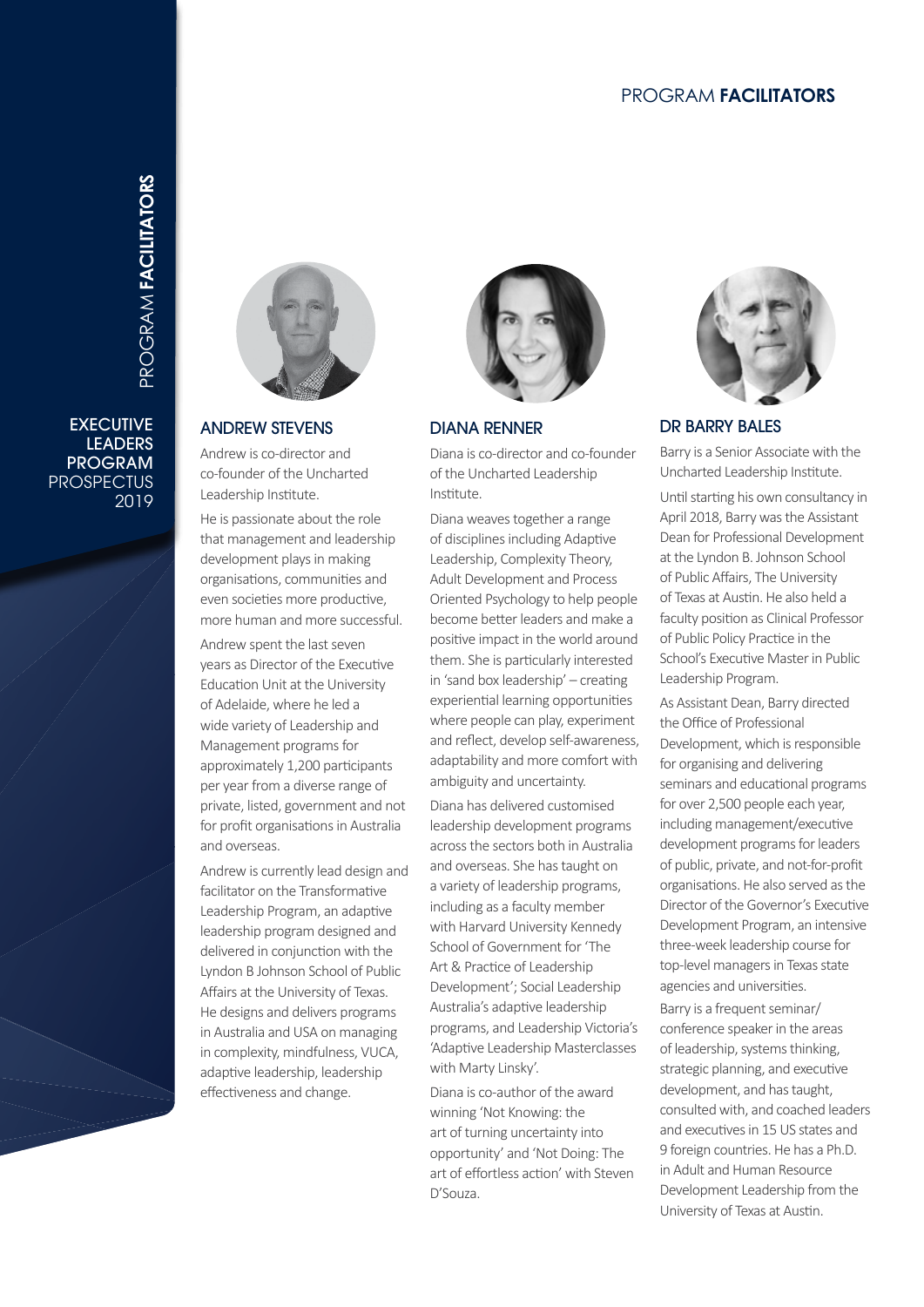#### **REGISTRATION**

This program is open for registrations from Executives (Chief Executive Officers, Directors and General Managers) in both regional and metropolitan councils. For queries regarding eligibility please contact Kate Staples on **8291 7996** or email **kate@lgprofessionalssa.org.au**

*Registrations can be made online at www.lgprofessionalssa.org.au Register early as places are limited.*

#### INVESTMENT

| <b>Program Fee</b>    | <b>Member</b>           | Non-Member              |
|-----------------------|-------------------------|-------------------------|
| <b>Small Council</b>  | $$5,900 + GST = $6,490$ | $$6,556 + GST = $7,211$ |
| <b>Medium Council</b> | $$6,400 + GST = $7,040$ | $$7,111 + GST = $7,822$ |
| <b>Large Council</b>  | $$6,900 + GST = $7,590$ | $$7,667 + GST = $8,433$ |
|                       |                         |                         |

#### **Inclusions**

- ∴ Full program delivery and support
- ∴ Morning tea, lunch and afternoon tea for all program days
- 2 nights accommodation, breakfasts and dinners for *Intensive 1*
- ∴ Closing dinner *for Intensive 2*

#### Note:

For this program, LG Professionals, SA offers tiered pricing according to the following classifications in order to ensure training is accessible to all councils.

#### **LARGE**

- This classification applies to councils:
- ∴ with resident populations of 70,000+ *or*
- ∴ which employ more than 500 FTEs

#### **MEDIUM**

This classification applies to councils:

∴ with resident populations of between 10,000 and 69,999 *and*

∴ which are within 70 kms of the Adelaide CBD

#### **SMALL**

- This classification applies to councils:
- ∴ with resident populations of under 10,000
- *or*
- ∴ which are more than 70 kms from the Adelaide CBD

*Consult our website or call us to check on your council's classification.*

#### **Membership**

In addition to the 10% discount on this program, members receive the following benefits:

#### Member Pricing

Member Discounts at various event types as follows:

- ∴ Conferences and Short Programs 20%
- ∴ Leadership Programs 10%
- ∴ Network Forums 30 -100%

#### Other Benefits

- ∴ Receive first priority pre-registration for programs and events known to sell out
- ∴ No fee for International Mentoring Program
- ∴ Can apply for exclusive scholarship opportunities nationally and overseas
- ∴ Can nominate for Board and Network Committee positions – thus shaping the future of the Association and the sector (further information about our networks can be found on our website)
- ∴ Receive a discount on Qantas Club membership

#### To Join

Visit www.lgprofessionalssa.org.au/join

REGISTRATION & **Investment** REGISTRATION & **INVESTMENT**

**EXECUTIVE** LEADERS PROGRAM **PROSPECTUS** 2019